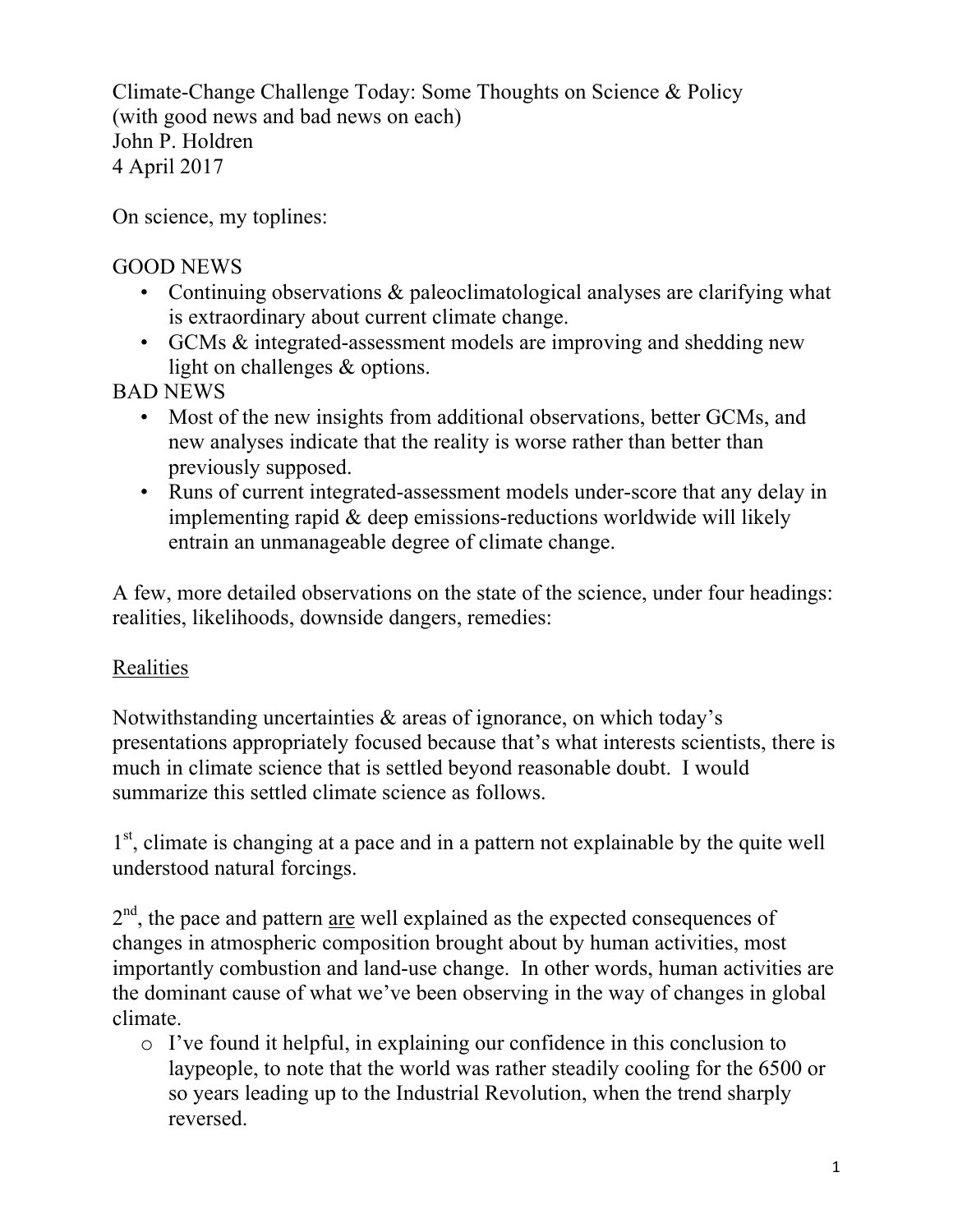$3<sup>rd</sup>$ , the observed changes in climate are already causing harm to human life, health, property, economies, and ecosystems, with more extreme heat, more torrential downpours, more destructive wildfires, more of the most powerful storms, rising sea level, worse smog, and growing impacts on ecosystem dynamics (including those governing pests and pathogens).

- o The debate about whether it is possible to avoid "dangerous anthropogenic interference in the climate system", as called for in the UN Framework Convention on Climate Change, should be over. We are already experiencing "dangerous" by any reasonable definition.
- o A closely related point is that 2°C, the internationally agreed upon level of T increase above the pre-industrial value the world should aim not to exceed, is not "safe". It cannot be safe if we are already experiencing danger at 1°C. The 2° figure is merely a round number on which many experts reached consensus, in the early 2000s, as the best the world could plausibly do.

4th, human-caused changes in climate—and the harm resulting from them—will continue to grow for decades, and in some respects for centuries and millennia, no matter what humans do going forward to reduce their emissions, because of the very long atmospheric lifetime of CO2, the long time for the ocean to reach equilibrium with altered radiation flow in the atmosphere, and the even longer time for the great land ice sheets to come to equilibrium with changes in the oceanatmosphere system.

But,  $5<sup>th</sup>$ , the harm to be expected will nonetheless be much smaller if countries around the world achieve rapid and deep reductions in their emissions than if they don't.

So much for realities; let me turn to…

## Likelihoods

I begin this subtopic with the disclaimer that has been variously attributed to Enrico Fermi and Yogi Berra, namely that "Predictions are difficult, particularly about the future."

The first likelihood I want to assert is that the incidence of extreme heat will likely be the most rapidly growing of the conspicuously dangerous impacts of climate change in the decades immediately ahead.

o This trend, already well underway, arises from the elementary statistical proposition that sliding a normal probability distribution of temperature to the right a little bit, associated with a modest increase in the mean, produces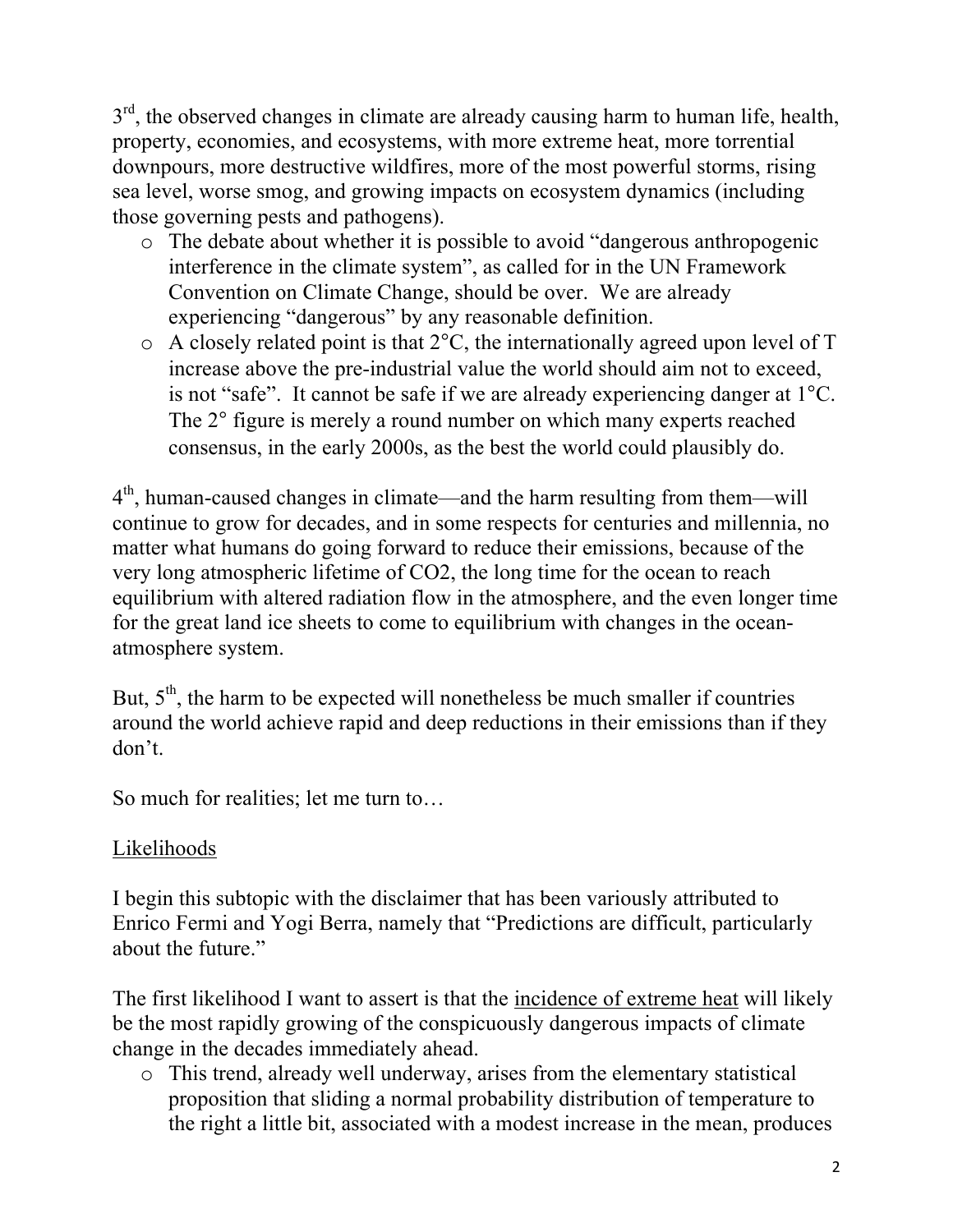a very large increase in the probabilities of what were previously 3-sigma or 4-sigma high-T events.

o A real-world example may be helpful. Many of you will recall the 2003 heat wave in southern Europe, which affected parts of Spain, Italy, and France and was blamed for between 35,000 and 70,000 premature deaths. Analyses have indicated that this was a 1-in-200-year event before humans started to increase the global-average surface temperature and was a 1-in-100-year event by the early 2000s, when it occurred, but would be a 1-in-2 year event by 2040 and would constitute an unusually cool summer by 2070.

A 2nd likelihood of concern: We are likely to see a continuing increase in the fraction of precipitation falling in extreme downpours and the amount of precipitation falling in the most extreme ones, in many cases with associated flooding events and landslides., as well as greater water losses to flood runoff. (To zeroth order, the physics of this phenomenon is pretty straightforward—a warmer atmosphere can hold more moisture, and if more moisture is there at one time, more can fall more or less at one time.)

My 3rd point in this category is that a continuing increase in extent and intensity of wildfires is also likely—a result of the combination of heat, drought, and dead trees—with associated property damage, air pollution, and GHG emissions. This trend is already quite clear in many regions, but perhaps most importantly in the Arctic, which is warming 2 or more times faster than most of the rest of the world and where, for the first time in modern times, even the tundra is burning.

The 4<sup>th</sup> likelihood I want to mention is the one persuasive covered by Gabe Vechhi this morning, namely that we are likely to see a significant increase in the number of tropical cyclones in categories 3, 4, and 5 and, even more seriously, the number of these making landfall, including all up and down the U.S. East Coast.

o My own view, based on more preliminary evidence of an increase in U.S. conditions conducive to severe thunderstorms, is that we will likely eventually document increases in both severe thunderstorms and tornadoes in this country.

My 5th likelihood relates to the fate of the world's tropical coral reefs, which are at risk both from ocean warming and from acidification (as well as from dynamiting, cruise-ship anchoring, and some other stresses). My reading of the published evidence is that there's a better than even chance that we'll have killed off most of the world's tropical coral reefs by the time the global average surface temperature reaches 1.5°C.

o These reefs, by the way, house the second largest reservoir of biodiversity on the planet, after the tropical forests. It is a sad irony of the climate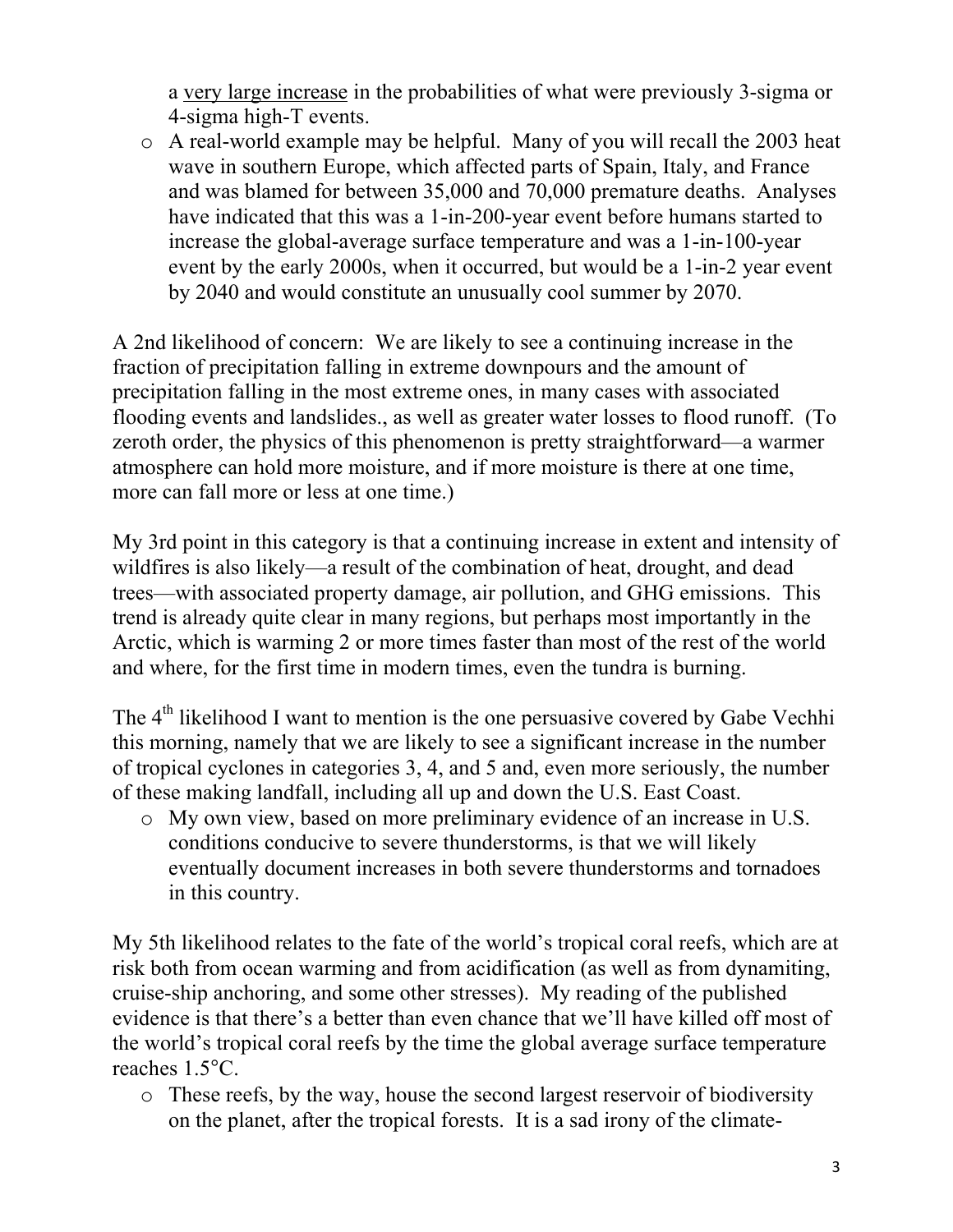change challenge that these two ecosystems are both, for different reasons, particularly endangered.

As my 6th and last point on likelihoods, I will assert that global-average sea-level rise in the rest of this century is more likely to be near the high end of the range of recent projections than near the low end—that is, 1-2 meters, rather than less. (Rob Socolow mentioned this morning recent evidence that 2 meters is possible, but I note that NOAA in a 2012 report had already included 2 meters as the high end of its sea-level-increase projections for 2100.)

I turn next, very briefly, to…

#### Downside Dangers

Let me offer a short list of so-called "tipping points", where the state of the science doesn't yet permit assigning a probability with any confidence, but which I fear are all too possible.

 $1<sup>st</sup>$  is massive CH<sub>4</sub> & CO<sub>2</sub> release from the warming Arctic. (As many of you know, there is 2-3 times as much carbon in the northern permafrost alone as is currently in the atmosphere, and there is growing evidence that much of what is coming out as the permafrost thaws is coming out as methane.)

 $2<sup>nd</sup>$  is greatly accelerated sea-level rise from rapid disintegration of Greenland and Antarctic ice sheets. Understanding of the mechanisms by which this could happen is improving, but is not yet adequate to predict how rapidly it could happen in the warming world we are moving into. But two things we have a pretty good handle on are:

- o The ultimate, probably millennial scale increase in sea-level from the combination of thermal expansion and loss of land ice is probably around 2 meters per degree C of global-average warming;
- o Twice in the last 20,000 years, in the course of naturally driven deglaciations, there were periods in which global-mean sea level increased at rates of 2-4 meters per century.

 $3<sup>rd</sup>$  is drastic changes in major atmospheric and/or oceanic circulation patterns affecting regional extreme temperatures, droughts, and agricultural production. Examples would be collapse of the Atlantic Meridional Overturning Circulation and changes in Northern Hemisphere midlatitude circulation associated with changes in the equator to pole temperature gradient and the behavior of the Polar Vortex.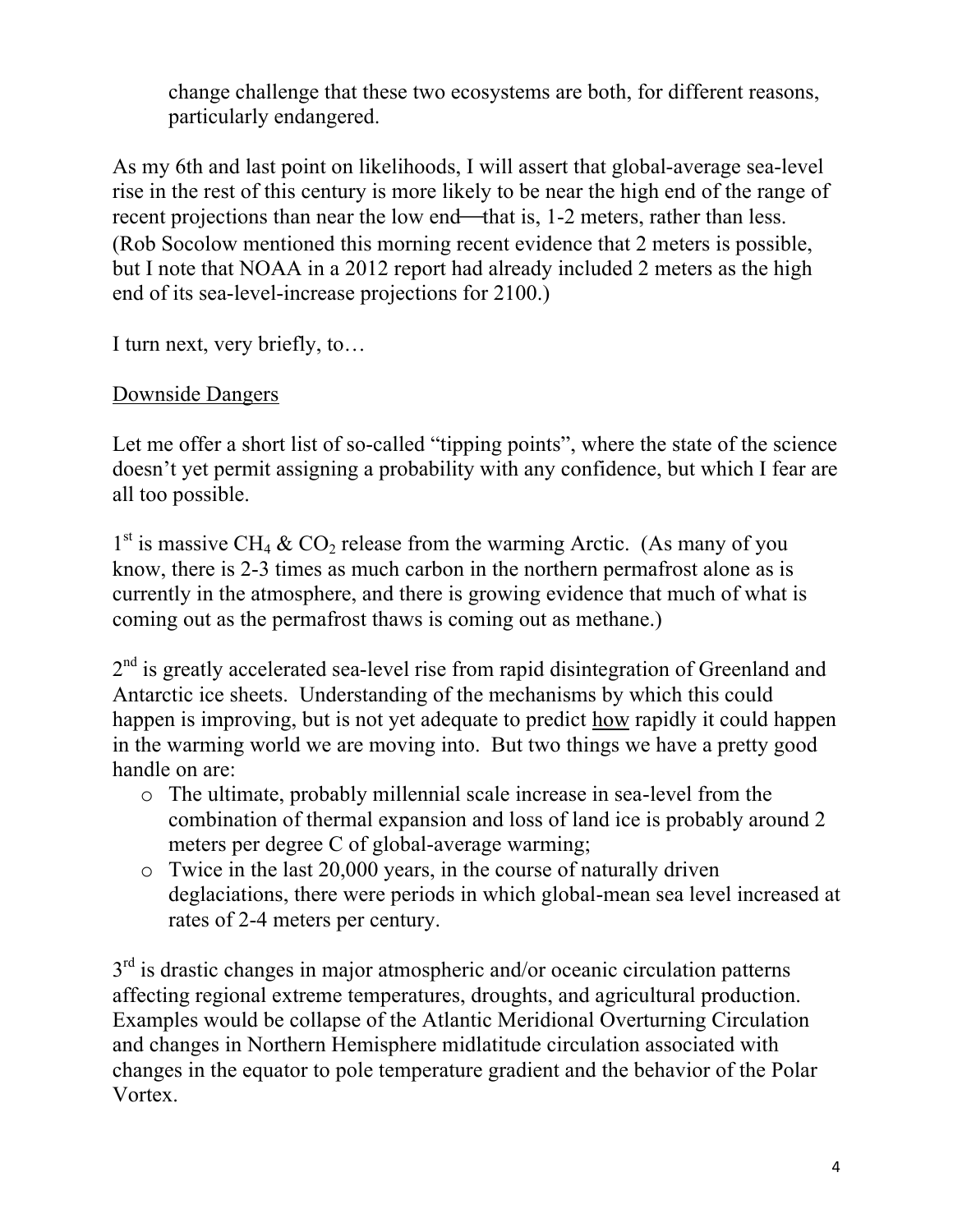4th on my list of downside dangers is widespread ocean food-web collapse from multiple stresses:  $\Delta T$ , acidification,  $O_2$  depletion, circulation changes, and overfishing, among other stresses.

Now, just a couple of comments about…

## Remedies

The challenges of remedial action in the form of rapid and steep emission reductions, coupled with finding ways to "recycle" CO2 and/or store carbon in biota, soils, and geologic formations, have been so well covered in today's presentations that I hardly need to say more about it.

In the briefest terms, the potential is there, but much more technical work needs to be done to bring many of the most promising technologies to the point it would become attractive to deploy them. And at least as much progress needs to be made on the nontechnical determinants of large-scale deployment before the reductions needed over the remainder of this century if the world is not to careen through 3°C, never mind 2.

If mitigation is understood to mean steps taken to reduce the pace and ultimate magnitude of the changes in climate that occur, while adaptation means steps taken to reduce the damages from the changes that mitigation does not avoid, then geoengineering belongs with emissions reductions in the mitigation category.

We did not really discuss geoengineering here, but it pretty clearly is not close to ready for prime time. We need much more study of the potential leverage of specific geoengineering approaches, their costs, and their side effects ...

As for adaptation—often described as "adaptation, preparedness, and resilience" this has become recognized over the past decade as more or less equal in importance to mitigation. Yes, we need enough mitigation to avoid an unmanageable degree of climate change; but we also need enough adaptation to manage effectively the changes in climate that mitigation does not avoid.

I think a major achievement of the Obama Administration in the climate space was to lift up the priority on adaptation, preparedness, and resilience to essential parity with mitigation, with the creation of an interagency Council on Climate Preparedness and Resilience; the State, Local, and Tribal Leaders Task Force; the development of new flood-risk standards and wildfire-management strategies; and a series of executive orders requiring that climate preparedness and resilience be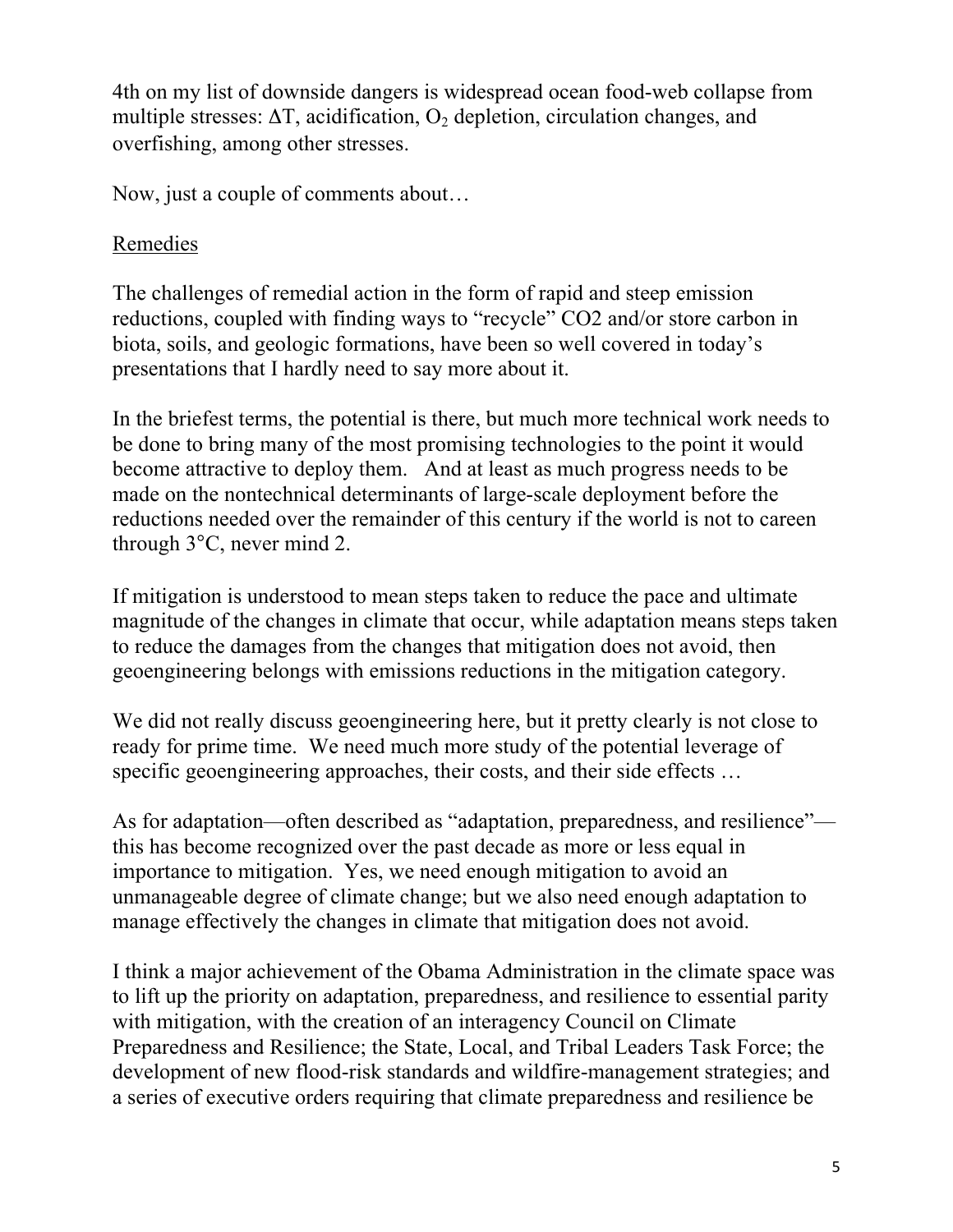incorporated into the policies and programs, both domestic and international, of every Executive Branch department and agency.

Turning now to…

# POLICY

My topline good news and bad news points are

## GOOD NEWS

- Smart policies (assisted by technology & economics) have reduced (U.S.) or leveled off (global) emissions over the past several years.
- Obama-Xi leadership (Nov 2014) led to Paris success (Dec 2015)  $w \sim 200$ countries committing to emissions reductions under nationally determined targets.

BAD NEWS

- Meeting Paris commitments to 2025-2030 will be difficult; much deeper reductions thereafter needed for ΔT<2°C will be more so.
- Trump wants to undo Obama policies, with potential adverse impact on U.S. emissions & maybe others'.

## President Trump's policies

- Drastic cuts in budget & authority for EPA
- Other cuts in climate-change monitoring & analysis
	- Zeroes Earth-observation functions of DISCOVR (NASA)
	- Zeroes OCO-3, PACE. and CLARREO missions (NASA)
	- Cuts ocean grants & programs by \$250M (NOAA)
- Drastic cuts in energy R&D at DOE
	- Zeroes ARPA-E
	- Cuts other energy R&D by \$2B
- Roll-back / "re-examination" of Obama climate EOs
	- Clean Power Plan, coal-plant NSPS, methane strategy
	- Social Cost of Carbon, NEPA need to consider climate change
	- Preparedness EOs: USA and international

#### What should the climate-science community do?

- Keep doing our science, while looking for alternatives to government funding.
- Keep talking about the results and their implications